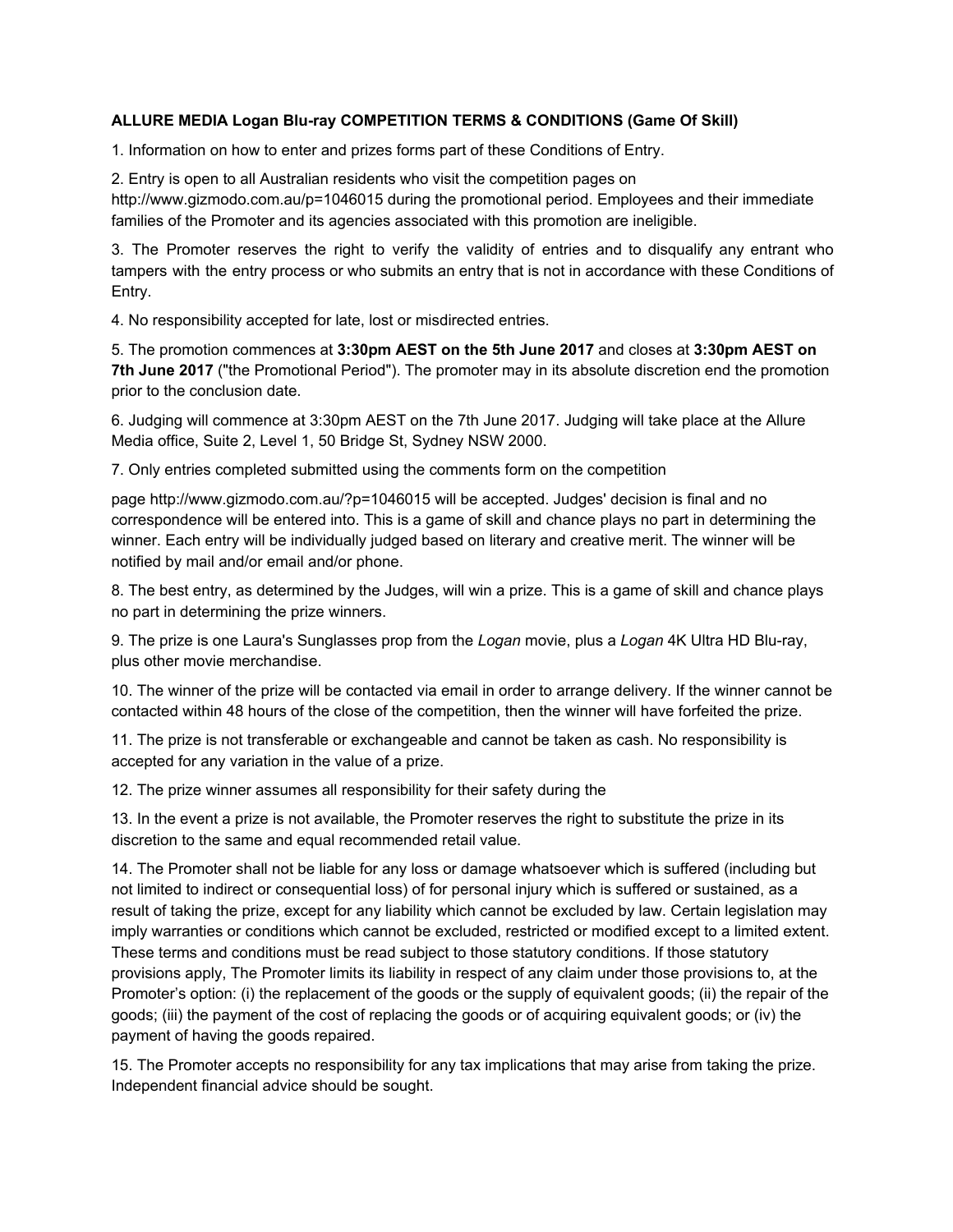16. The Promoter collects entrants' personal information in order to conduct the promotion. If the information requested is not provided, the entrant may not participate in the promotion. By entering the promotion, unless otherwise advised, each entrant also agrees that the Promoter may use this information, in any media for future promotional, marketing and publicity purposes without any further reference, payment or other compensation to the entrant, including sending the entrant electronic messages. Entrants' personal information may be disclosed to State and Territory lottery departments and winners' names published as required under the relevant lottery legislation. A request to access, update or correct any information should be directed to the Promoter at their address set out below.

18. In the event of war, terrorism, state of emergency, disaster or (without limitation) any other event outside our reasonable control, the Promoter is entitled to cancel, terminate, modify or suspend the competition.

19. The Promoter is Allure Media Pty Ltd, Suite 2, Level 1, 50 Bridge St, Sydney NSW 2000. ABN 48 122 263 352.